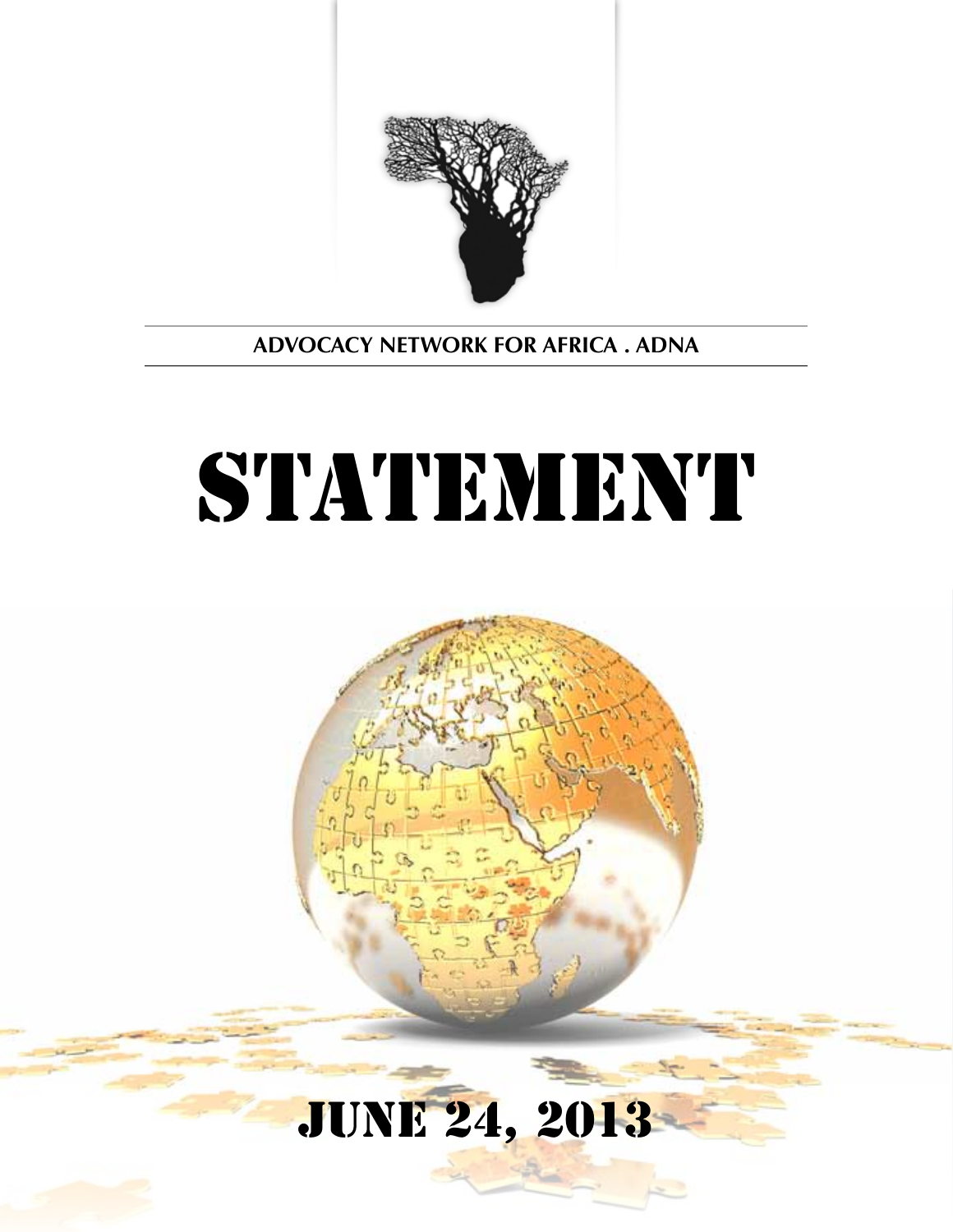#### **ACKNOWLEDGEMENTS**

This Briefing booklet was compiled by the African Advocacy Network (ADNA) as a means of collecting relevant materials on critical issues related to U.S. Africa policy.

The statement will be used to inform meetings with the Obama Administration and Congress.

**\_\_\_\_\_\_\_\_\_\_\_\_\_\_\_\_\_\_\_\_\_\_\_\_\_\_\_\_\_\_\_\_\_\_\_\_\_\_\_\_\_\_\_\_\_\_\_\_\_\_\_\_\_\_\_\_\_\_**

#### **THE ADVOCACY NETWORK FOR AFRICA**

Informing + Mobilizing US Grassroots Advocacy

#### **Our History**

Under the name of the Southern Africa Working Group (SAWG), this network was founded to share in formation and mobilize action in solidarity with the anti-Apartheidand grassroots liberation movements VALUE COLORED TERRATION CONTROLLED TO COLORED THE COLORED TERRATION OF THE COLORED OF THE COLORED OF THE COLOR<br>Of the Southern African countries still remaining under white minority rule. With the successes of those movements during the late 80s and early 90s, SAWG neede to rename itself and define a new agenda. Adopting the new name - The Advocacy Network for Africa (ADNA) - it took up the task of addressing a broad spectrum of US/Africa foreign policy issues, with an expanded focus on sub-Saharan Africa, and some attention to the northern African countries.

#### **Our Purpose**

Today, ADNA has three primary objectives:

- In Washington, DC we work to raise the level of understanding and attention to current events in Africa and in International policy and funding with Members of Congress, with the President, with key Admin istration officials, and in international organizations like the United Nations and the World Bank.

- Additionally, we work nationally and internationally through the organizationalmembers and contact networks to increase the flow of dependable and timely action-oriented information shared among the Africa advocacy community here in the US, and between US-based and African grassroots groups.

- Finally, we mobilize progressive US voters across the country to be politically active on key US/Africa and International policy issues.

#### **What We Do**

The key to mounting effective popular political pressure on policy makers at the national and interna tional level is to build a broad based, well-informed and persistently active constituency, especially where those officials are elected and accountable to the citizens. Collaboration among our organizations expands our reach and magnifies our effect. We share background information and action strategies such as situation updates from our partners in Africa, Action Alerts, petition campaigns, letter-writing and call-in campaigns, advocacy days, public vigils and demonstrations, and other creative ideas through an e-mail communications system.

ということ あいかん こうかん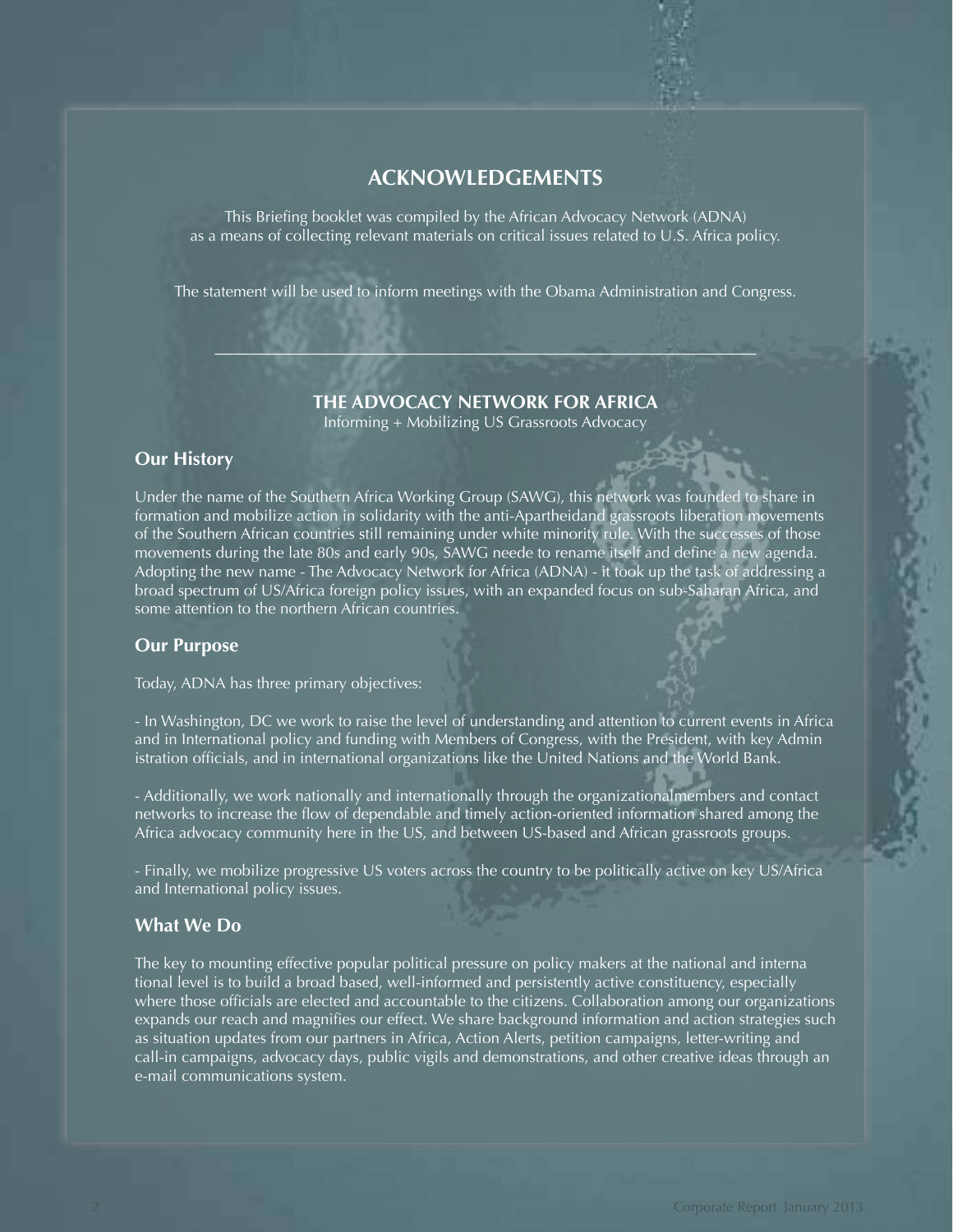This statement

spotlights 3 points of concern from members of the Africa Advocacy Network (ADNA):

1. Militarization of US policy toward Africa;

2. Food, Agricultural Investment, Land Grabs;

3. Financial Integrity and Economic Development.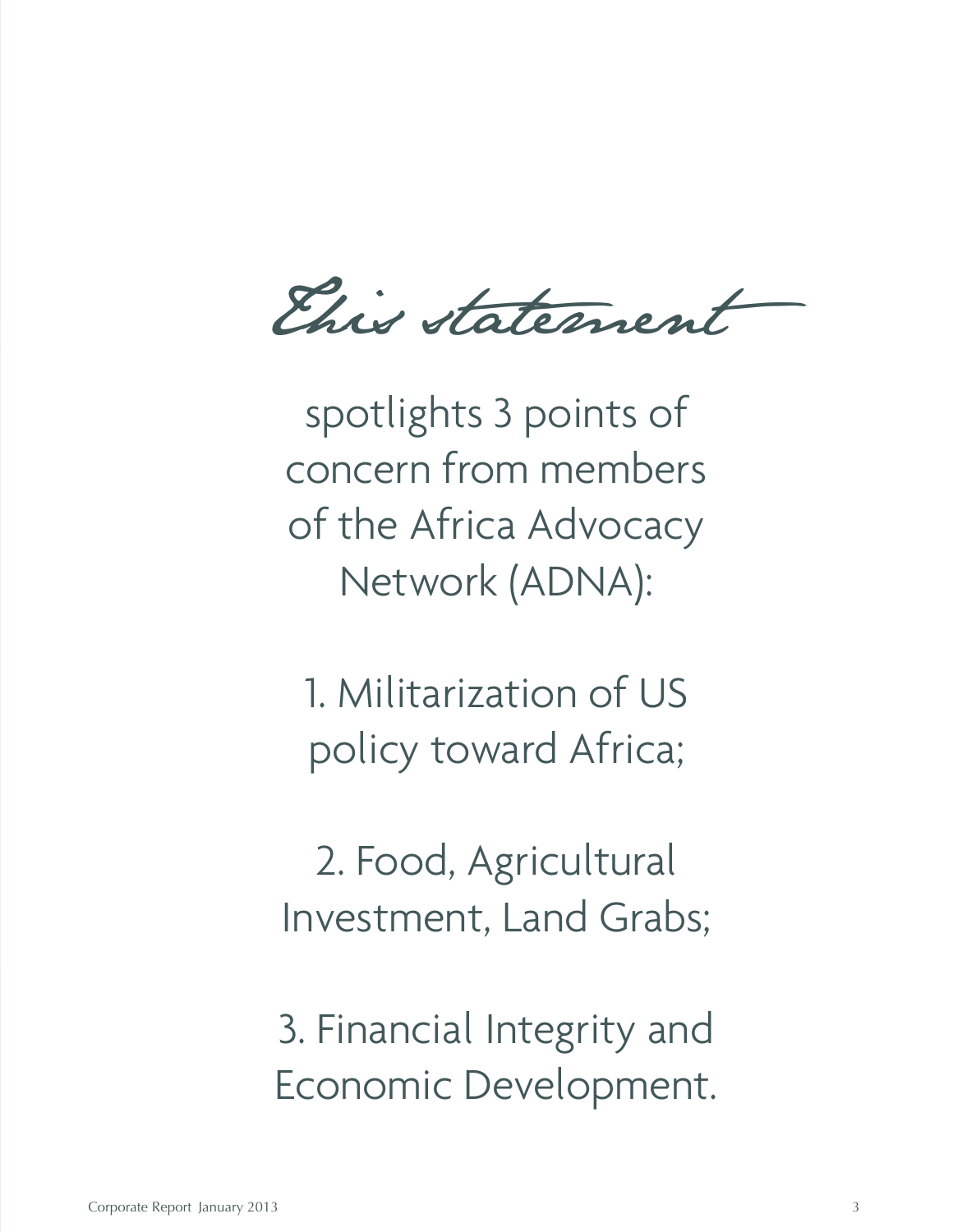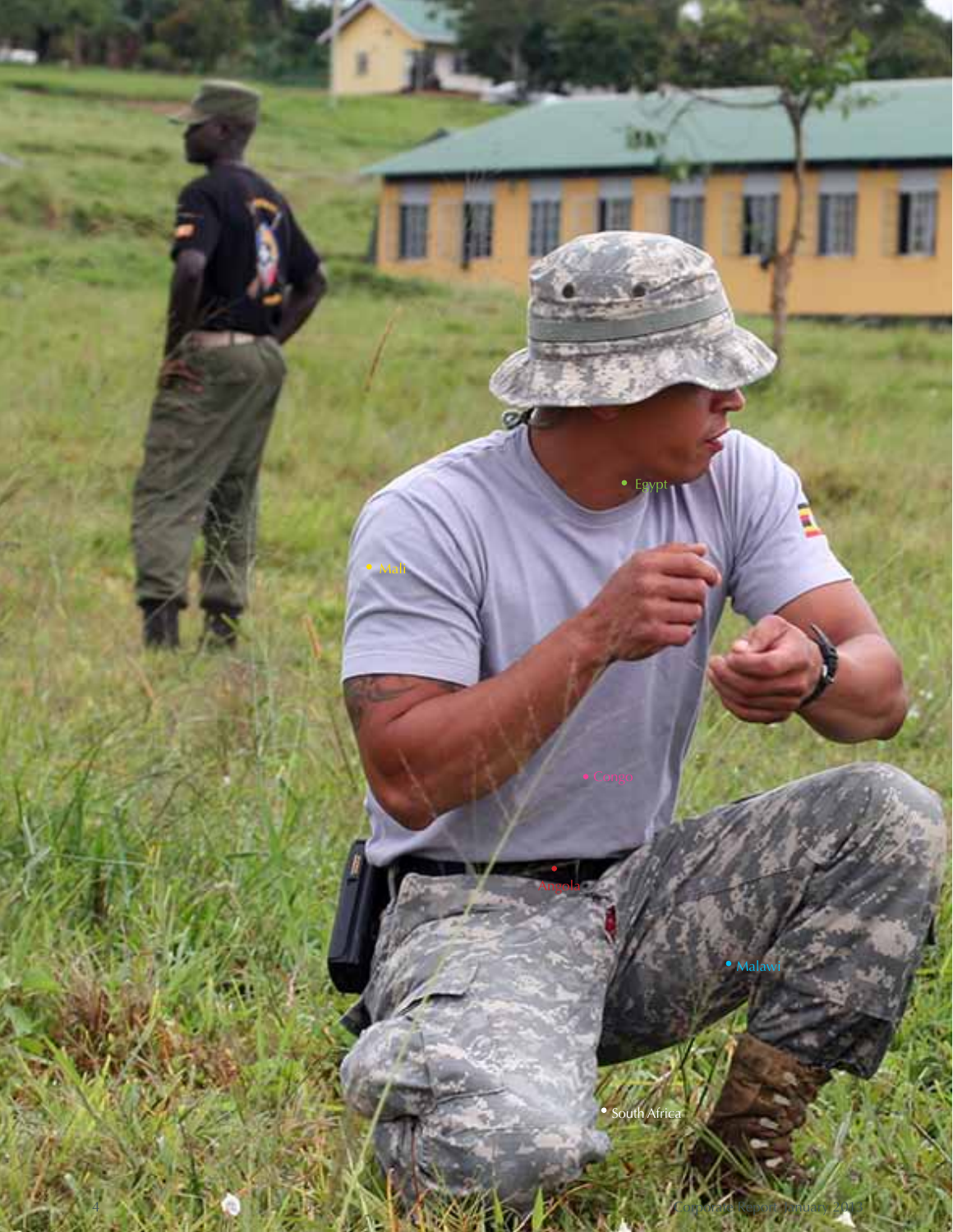## Militarization of U.S. Policy Towards Africa

e are opposed to the Western focus on building larger, more politically powerful, more technologically-equipped, and more expensive militaries in African countries. This reflects a policy based on a belief and on a habit - that military solutions are the first step toward peace. Military responses to conflict and contestation are often counter-productive in the long term and results in gross violations of human rights and deaths of civilians.

The introduction of the philosophy and strategy of the Global War or Terror (or "overseas contingency operations") into Africa with aggressive militarization has not and will not facilitate peace and will continue to contribute to human rights violations.

he policy of the "whole of government" approach to combine State Department, US AID, and Department of Defense policy and planning is a mistake to the extent that it erases the important differences between traditional policy making by the civilian arm of the executive Branch such as the Department of State and USAID and the implementation of a military, security focused policy, driven by DOD.

e are especially disturbed at the explosive growth of the DOD in policy assessment and policy-making, in the

relative numbers of U.S. military personnel representing the U.S. in Africa, in the militarization of the programs of the Department of State and USAID, and in the apparent decline of the role, influence, and resources of the State Department and USAID.

e are deeply troubled at the broad and hidden engagement in dozens of African countries of the U.S. Special Operations Command-Africa troops with a mandate "to disrupt, degrade, dismantle and ultimately defeat those who attacked America on 9/11 -- al-Qaida" and "affiliated movements" without any opportunity for public policy debate about the targets of their attacks and nature of their actions or for any broader reflection on both the collateral civilian damage, the license to take action without public accountability, and the wisdom and effectiveness of a military suppression of dissidence.

e are especially con-<br>cerned that the strategies of aerial attacks since 2007 in Somalia and potentially now in the rest of the Sahelian Region - by C-130 Hercules gunships, attack helicopters, cruise missiles, and now by drones from the four bases in Africa and from Europe can be a source of mounting collateral deaths of civilians and blowback in facilitating the recruitment of new militants.

e advocate more U.S. support and resources for human rights, conflict resolution, and negotiation in Africa in order to develop long-term peace<br>based on the often difficult agreements among different legitimate stakeholders, including the many varieties of Islamic and Islamist organizations across Africa.

ith this emphasis on conflict resolution, additional funds are needed for economic development activities in health, education, housing, and infrastructure as incentives for conflicting groups to come to the table and to begin to build cooperation across lines of conflict for the reconstruction of disrupted civil society.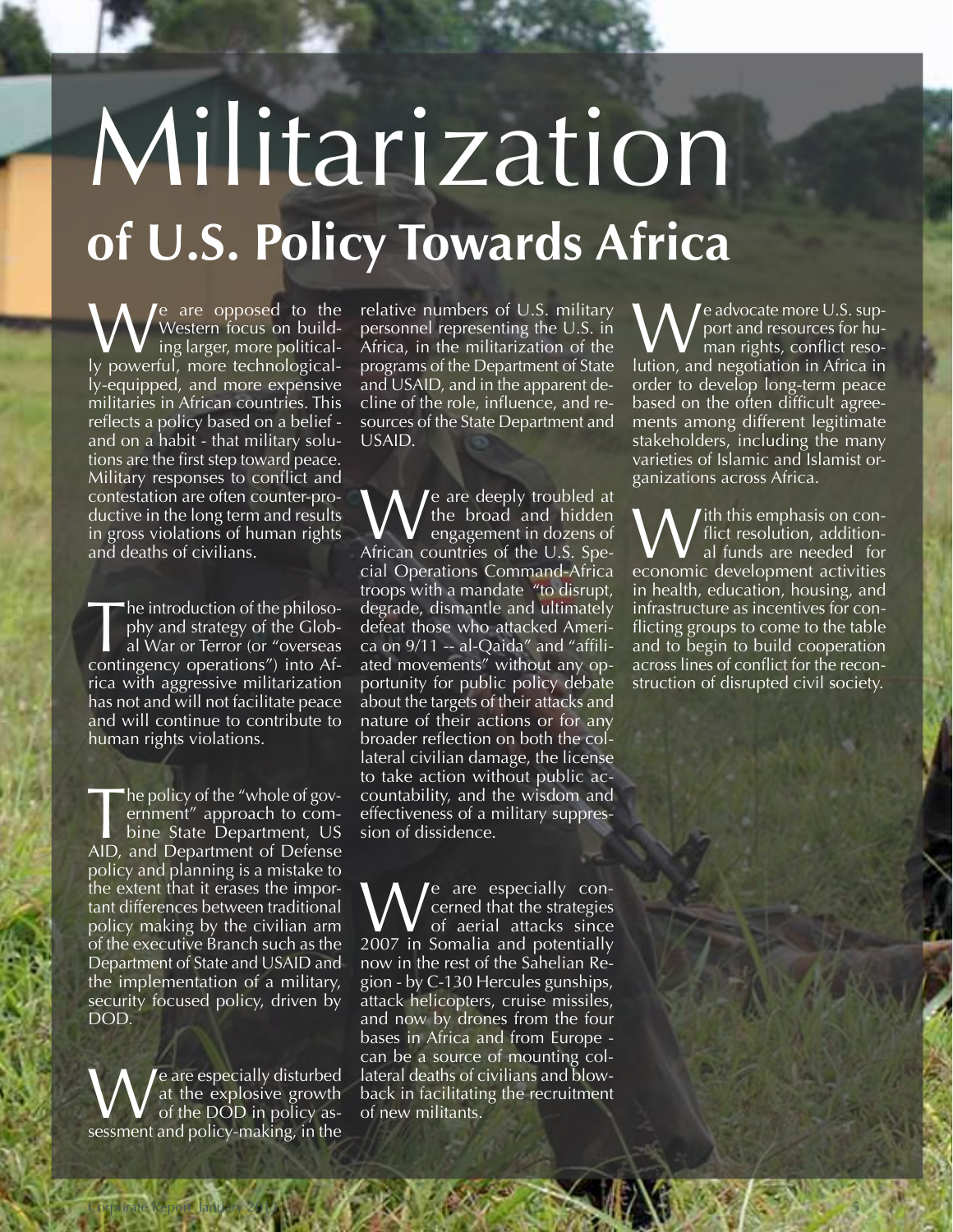## Food, Agricultural Investment & Land Grabs

resident Obama's trip to Africa comes one year after announcing the New Alliance for Food Security and Nutrition at the 2012 G8 Summit. The President's stop in Tanzania will draw attention to this cooperation between private companies and governments.

owever, this alliance is not the anti-poverty "alliance" it  $\blacksquare$  claims to be because it turns away from the G8 commitments of \$22 billion in public investment in agriculture made at L'Aquila in 2009 in response to the 2008 food crisis. Instead of maintaining and expanding public investment, the New Alliance rolls public sector investment together with those of the large private agribusiness sector as if the two are similar in effect.

The New Alliance is not new because it represents G8 endorsement of the private sector initiative Grow Africa, which has been working to obtain policy change commitments from African governments that favor large private investors. Although promising to benefit poor farmers, the New "Alliance" has not involved organizations representing these smallholders who form the largest portion of the private sector throughout Africa.

any African smallholder organizations and other sectors of civil society have denounced the framework agreements for this lack of inclusivity, as well as the alliance's promotion of market dominance by large companies

selling machinery, chemicals, and genetically modified seeds.

The New Alliance cannot be evaluated by focusing on projects which promise benefits for smallholders. Instead it should be evaluated on what happens on the ground and on the likely overall effects of promoting large agribusiness growth in Africa instead of types of public investment aimed at strengthening smallholder agriculture, which has been effective in many Asian countries.

'e are concerned that the New Alliance will justify and facilitate land-grabbing by a wide array of investors inside and outside Africa as diverse as Saudi Arabia, India, Brazil, China, the U.S., and local wealthy elites in Africa and endorses the creation of land banks for large investors in several countries, prior to fully implementing the land tenure guidelines of the UN Committee on World Food Security to ensure that community land rights are respected and that the needs of the landless rural poor are met.

The New Alliance frameworks give incentives to large agricultural machinery, fertilizer, and chemical companies which will be primarily interested in doing business with highly mechanized farms and encourages additional land acquisitions for large farms. This ignores research showing that smallholder farmers have a higher potential production per land area

than large farms.

The New Alliance also undermines the Comprehensive Africa Agricultural Development Program (CAADP) of the African Union as smallholders and civil society, and countries have been admitted to the New Alliance without meeting their public investment goals required under CAADP.

The New Alliance also gives new tax breaks to agribusinesses, eliminating potential revenue sources for public investment. The New Alliance commits countries to changing their seed laws to end the public distribution of seeds. It also favors the large seed monopolies and their introduction of genetically modified seeds despite the risks that these crops will undermine food security by increasing costs and decreasing genetic diversity.

ur key recommendations are to establish regional food reserves, end biofuels incentives, help farmers adapt to climate cand empower African women farmers.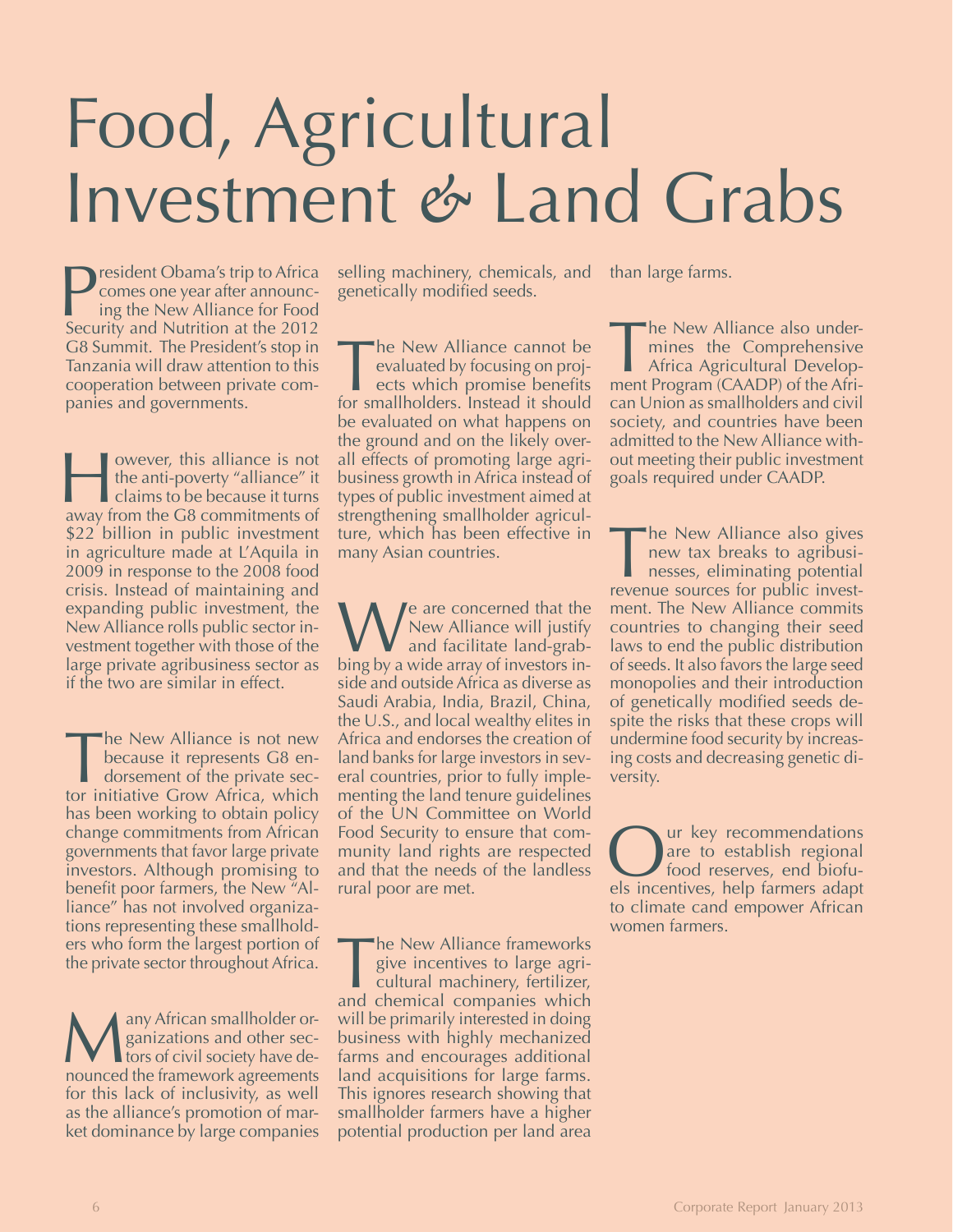